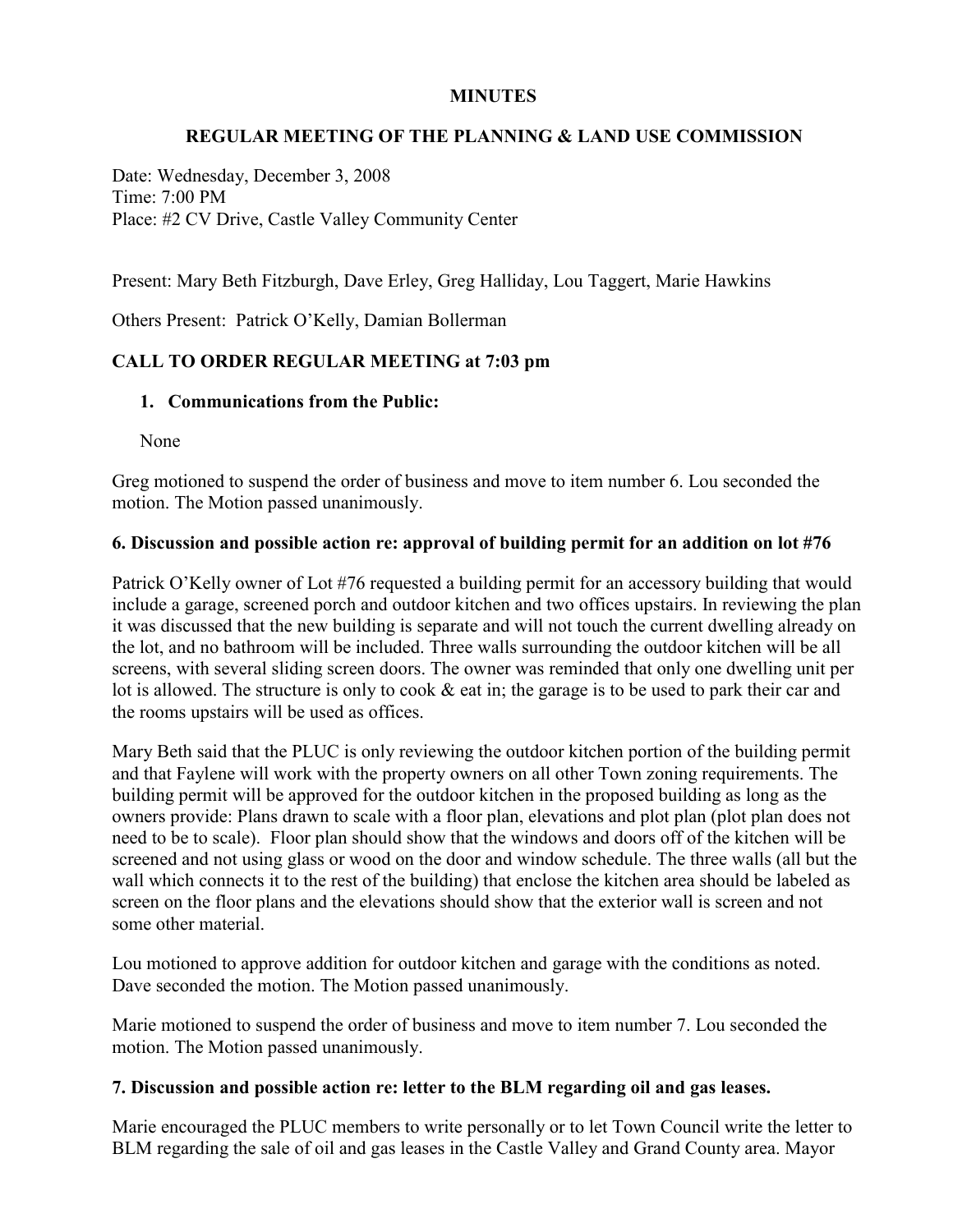Damian presented the letter he had written in behalf of the Town and passed the letter for members to read.

There was discussion on different ways to approach the BLM with our concerns and that we should present all factors, including watershed protection, erosion, night sky, geological and archeological issues.

PLUC members agreed to move forward on ordinances to protect Castle Valley's watershed and aquifer.

Greg motioned to return to the order of business. Lou seconded the motion. The Motion passed unanimously.

# **APPROVAL OF MINUTES**

# **2. Regular meeting of November 5, 2008**

Dave motioned to approve the minutes as presented, Greg seconded the motion. Marie abstained. The Motion passed with four in favor, one abstained.

# **REPORTS**

### **3. Building Permits Update**

Three permits issued, one permit pulled

### **4. Report from Land Use Training and upcoming agenda items**

Mary Beth reported on the training Dave, Marie and she attended by the Utah League of Cities and Towns in Moab. The roles and duties of planning commissioners were reviewed at the training. It was emphasized that as PLUC members we see land use ordinances being applied, become aware of areas that need greater clarification and that any rule which requires an interpretation should be thrown out or clarified. The PLUC plans to keep this in mind and make recommendations to the Town Council as they become aware of such things.

Other potential upcoming agenda items for the new year were discussed, including amending our current watershed protection ordinance to prevent, as much as possible, oil and gas drilling on BLM land that might negatively affect our watershed.

Greg and Mary Beth will write letters of interest to Town Council to remain on commission. Their terms expire December 31, 08. The Chair's term will expire December 31, 2008.

#### **NEW BUSINESS**

# **5. Discussion and possible action re: approval of building permit to rebuild building destroyed by fire at the Castle Valley Inn**

Members do not see an issue with the application. The Inn is not adding any more space for their business. The Garage will increase square footage but stays within the limit of current Town zoning requirements. Owners are willing to comply. A special meeting will be scheduled next week.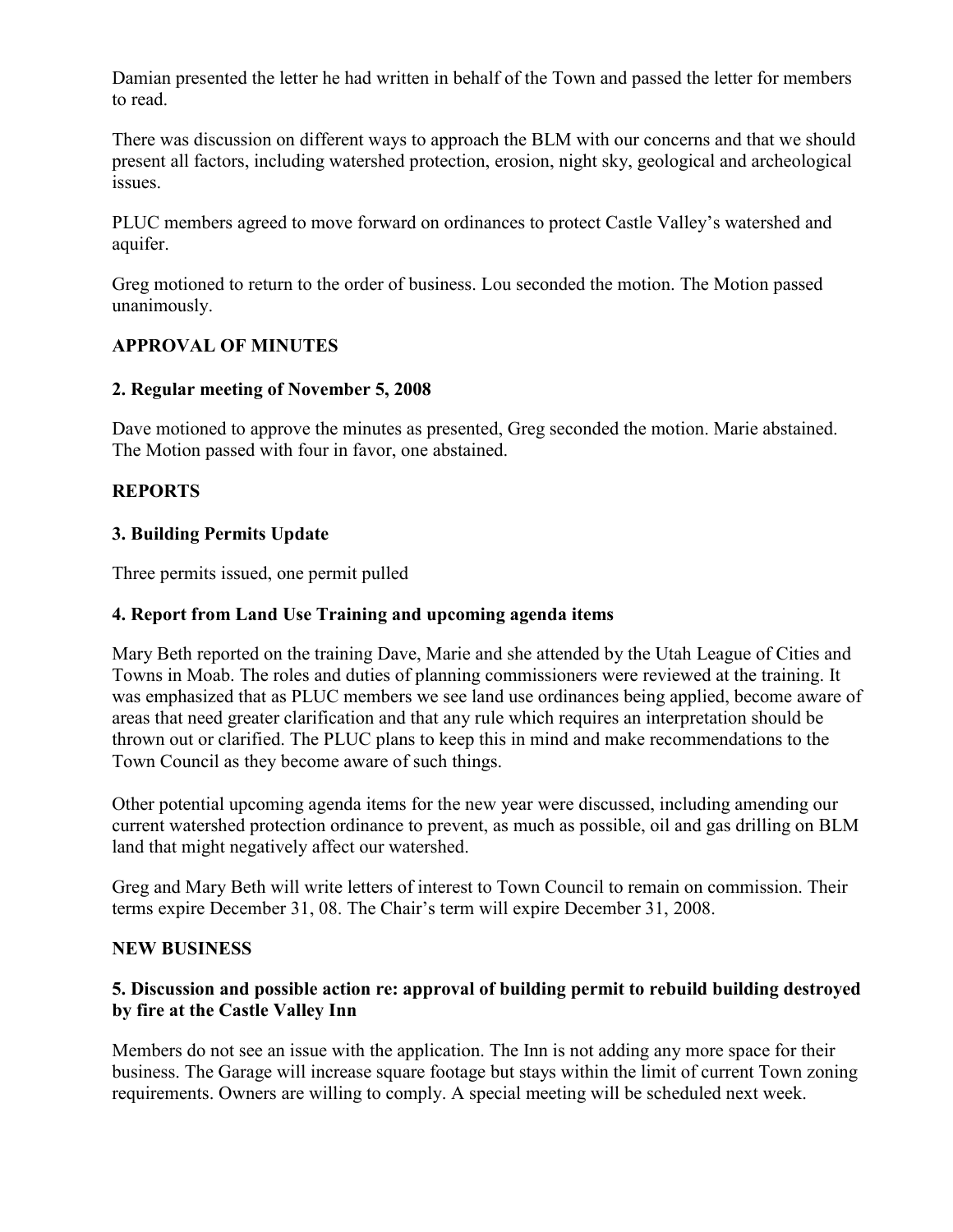# **8. Discussion and possible action re: annual update and renewal requests for Conditional Use Permits**

Dave motioned to approve the list of all requested renewals with the caveat that the clerk will call the outstanding four residents who have not yet returned their questionnaires to ask if they want to renew. Greg seconded the motion. The Motion passed unanimously.

# **OLD BUSINESS**

### **9. Discussion and possible action re: Amending ordinance 85-3 regarding the conditional use permit process, designating land use authorities, and designating an appeal authority. Tabled**

Dave motioned to untable the item. Lou seconded the motion. The Motion passed unanimously.

Members have reviewed the changes. Lou has concerns that the use of the words non-conforming and non-complying are not consistent throughout the document. The attorney made the changes due to state law in the definition section only. It was decided that the PLUC will make no changes to the sections containing the terms non-conforming  $\&$  non-complying yet, but will wait until the Town Council has approved other recommended changes. State Law requires us to adopt changes to these terms.

Dave motioned to accept as amended ordinance 85-3 regarding the conditional use process, designating land use Authority and designating an appeal authority. The current changes to wording of non-complying and non-conforming are to be left out. Lou seconded the motion. The Motion passed unanimously.

# **10. Discussion re: reviewing and amending town ordinances that limit the number of livestock which can be kept on 5 acres of land (Greg) tabled**

Left tabled

# **11. Discussion and possible action re: reviewing and amending our definition and language for second dwellings, tabled**

Lou motioned to untable the item. Dave seconded the motion. The Motion passed unanimously.

Mary Beth reviewed the notes from past meetings, defining a dwelling unit. Members want to get more specific than the International Building Code (IBC) definition.

Definitions for kitchen, kitchenette must be specific. It was proposed that only one dwelling with a kitchen and a bath be allowed, and that all accessory buildings be allowed to have one or the other but not both. Mary Beth will send out a draft, that will include wording to prevent subdividing, and renting out a secondary dwelling unit. The definition will need to go with decommissioning contract.

Dave motioned to retable the item. Greg seconded the motion. The Motion passed unanimously

### **12. Discussion and possible action re: updating the Deer Fencing Ordinance (Greg Halliday), tabled**

Greg motioned to untable the item. Dave seconded the motion. The Motion passed unanimously.